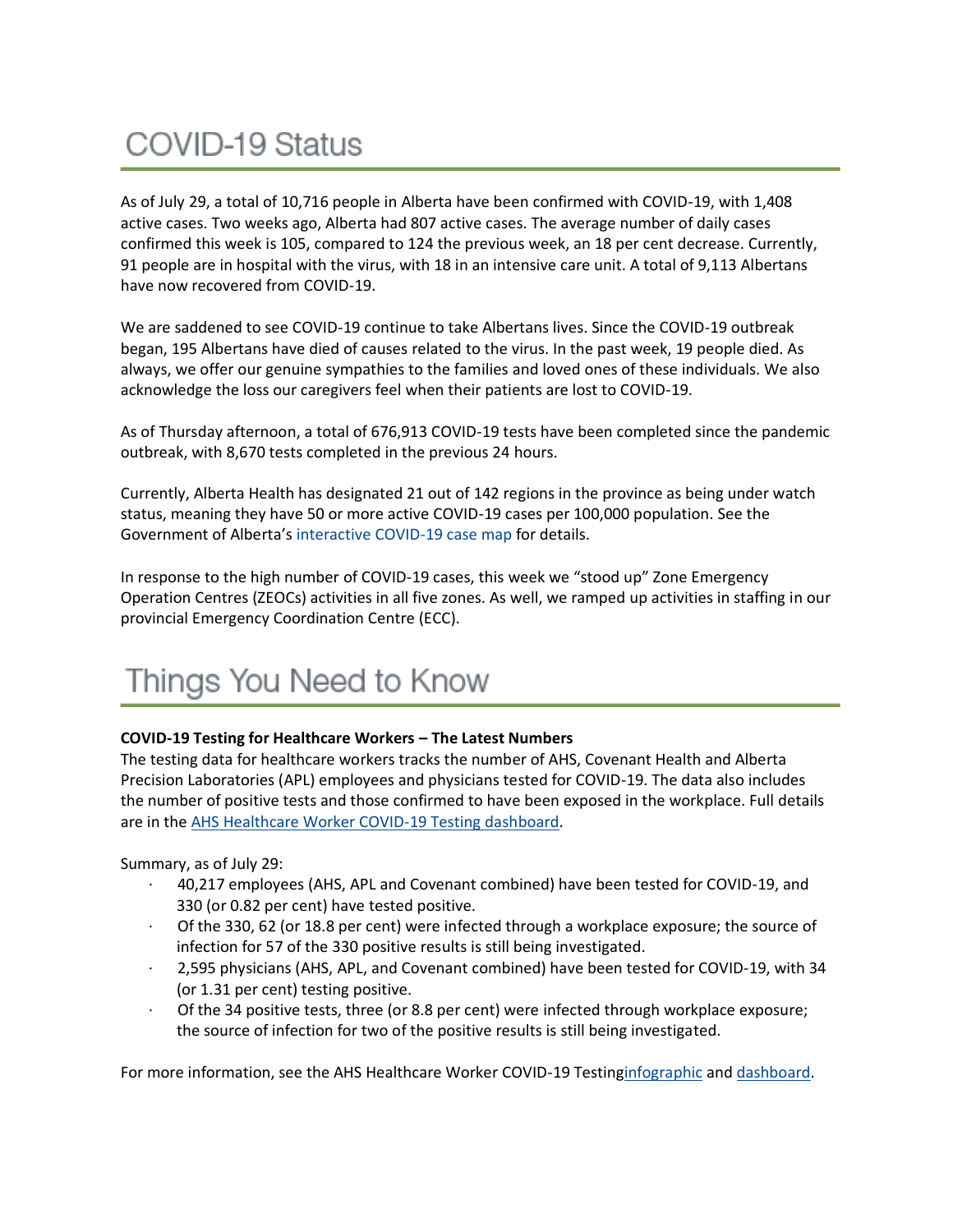#### **Who Does Your Mask Protect?**

As we continue to support all staff, physicians and volunteers in their continuous masking, we want to know: who does your mask protect?

Today, posters have been sent to all sites across AHS, for staff, physicians and volunteers to proudly complete and display on-unit or anywhere on site, to tell colleagues, patients and visitors who they are wearing a mask to protect.

The [poster](https://insite.albertahealthservices.ca/tools/Page24798.aspx)—also available online—reflects those we care for and about.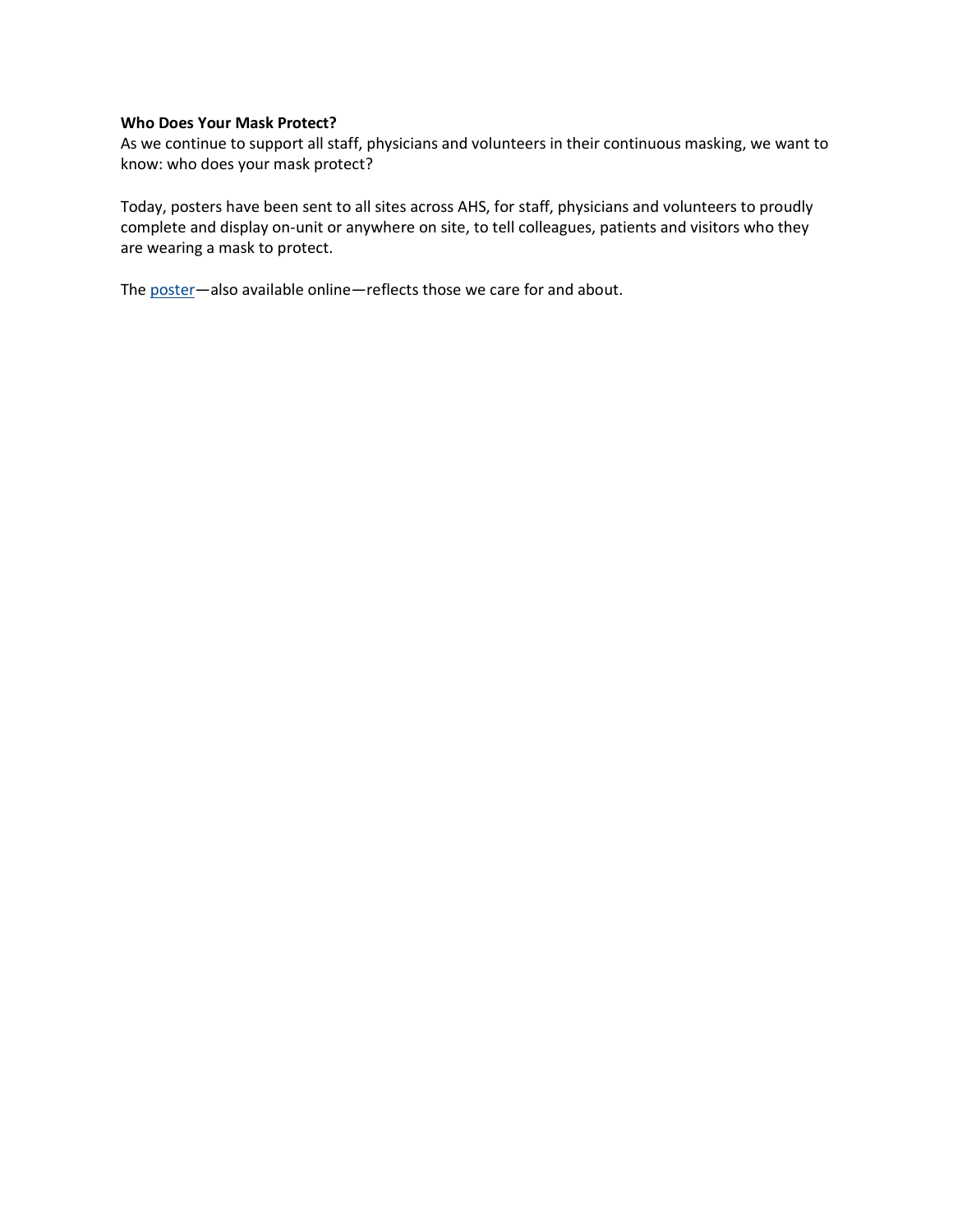

We cannot overstate the importance of consistent compliance with the provincial continuous masking directive. Specifically, all staff, physicians and volunteers are required to mask continuously in all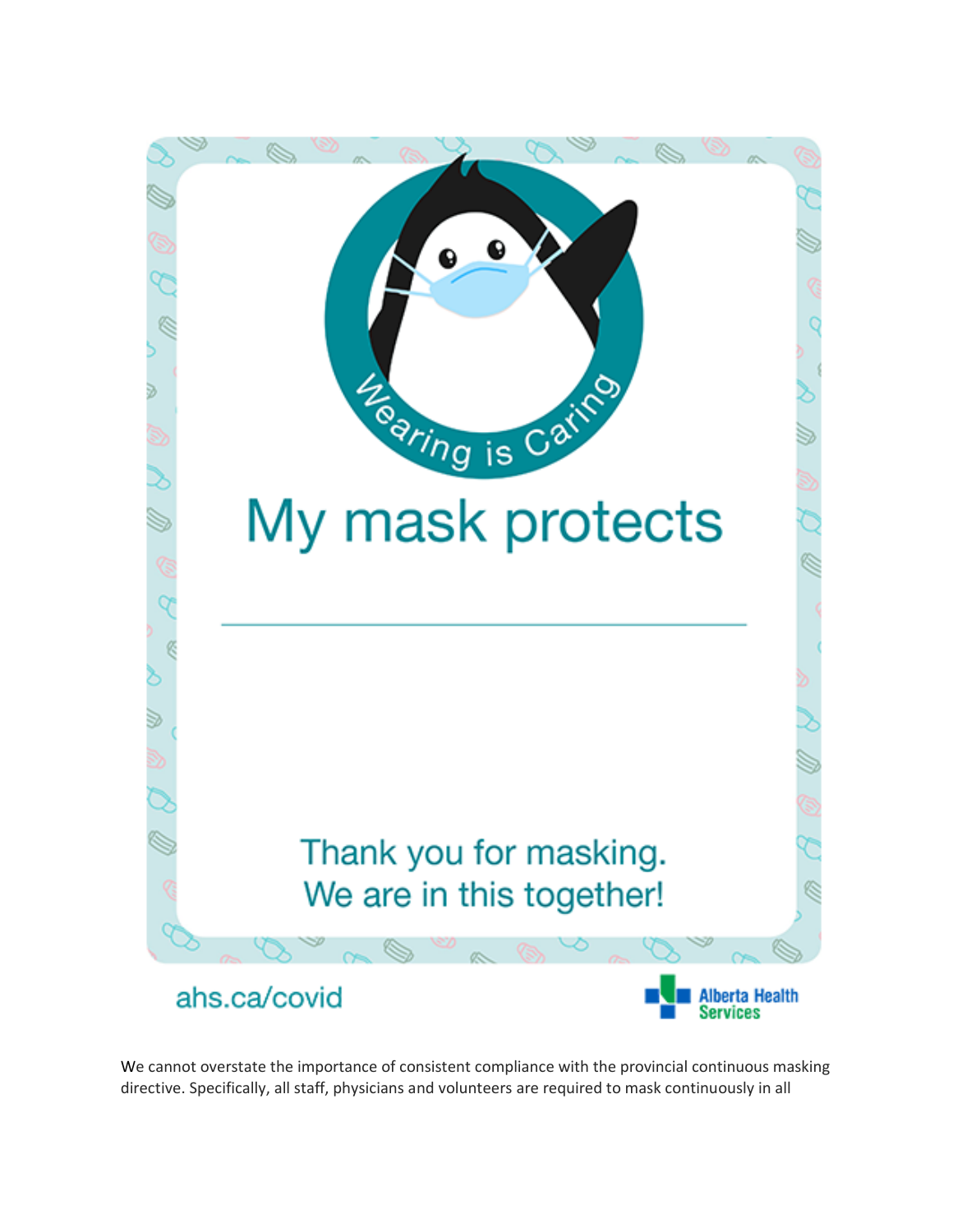areas where they may come in contact with patients, families, visitors, or the public. Examples include elevators, common areas and gift shops.

In other areas such as corporate settings, health records departments and laboratory services, masking is required when physical distancing of two metres or six feet cannot be maintained.

This is a **requirement**, not an expectation, and applies to all zones, and all AHS or subsidiary facilities (clinical and corporate).

Our leaders are showing their commitment to masking, too. I, Verna, will kick off [asocial media](https://twitter.com/dryiu_verna)  [campaign](https://twitter.com/dryiu_verna) today wearing a mask and will say who I'm protecting, and I will challenge others to do the same.

Show your commitment—wear a mask and be proud of it. Post on social media, or simply complete a poster and display it where you work.

Wearing is caring, and we are all in this together.

#### **Verna's Weekly Video Message: The Great Work of Assessment Centres**

Since this pandemic started, our people and teams across AHS have done amazing things. For example, we were able to set up our first assessment centres in Calgary and Edmonton only two days after the first recorded case of COVID-19 in Alberta. Now we have more than 70 active drop-in and drive-through centres and swabbing sites across the province. These are essential, as they provide rapid screening for COVID-19 for all Albertans, and help coordinate the collection of specimens while ensuring the safety of the public and healthcare workers.

[In this vlog, I, Verna, am joined by five guests from across Alberta to talk about the great work being](https://uat-www.albertahealthservices.ca/Blogs/ceo/283.aspx)  [done at our assessment centres.](https://uat-www.albertahealthservices.ca/Blogs/ceo/283.aspx) They are:

- · Laurie Blahitka, executive director for Community Health Services in the Calgary Zone
- · Leslie Gwozdz, director of operations for Public Health in the Edmonton Zone
- · Shawna Willson, a licensed practical nurse in Red Deer
- · Tracey Hanson, a registered dental assistant in Lethbridge
- · Patricia Nordstrom, a manager from Public and Population Health in Grande Prairie.

My guests talk about the importance of these centres, the challenges they've overcome, and how they are working to meet the increased demand for testing.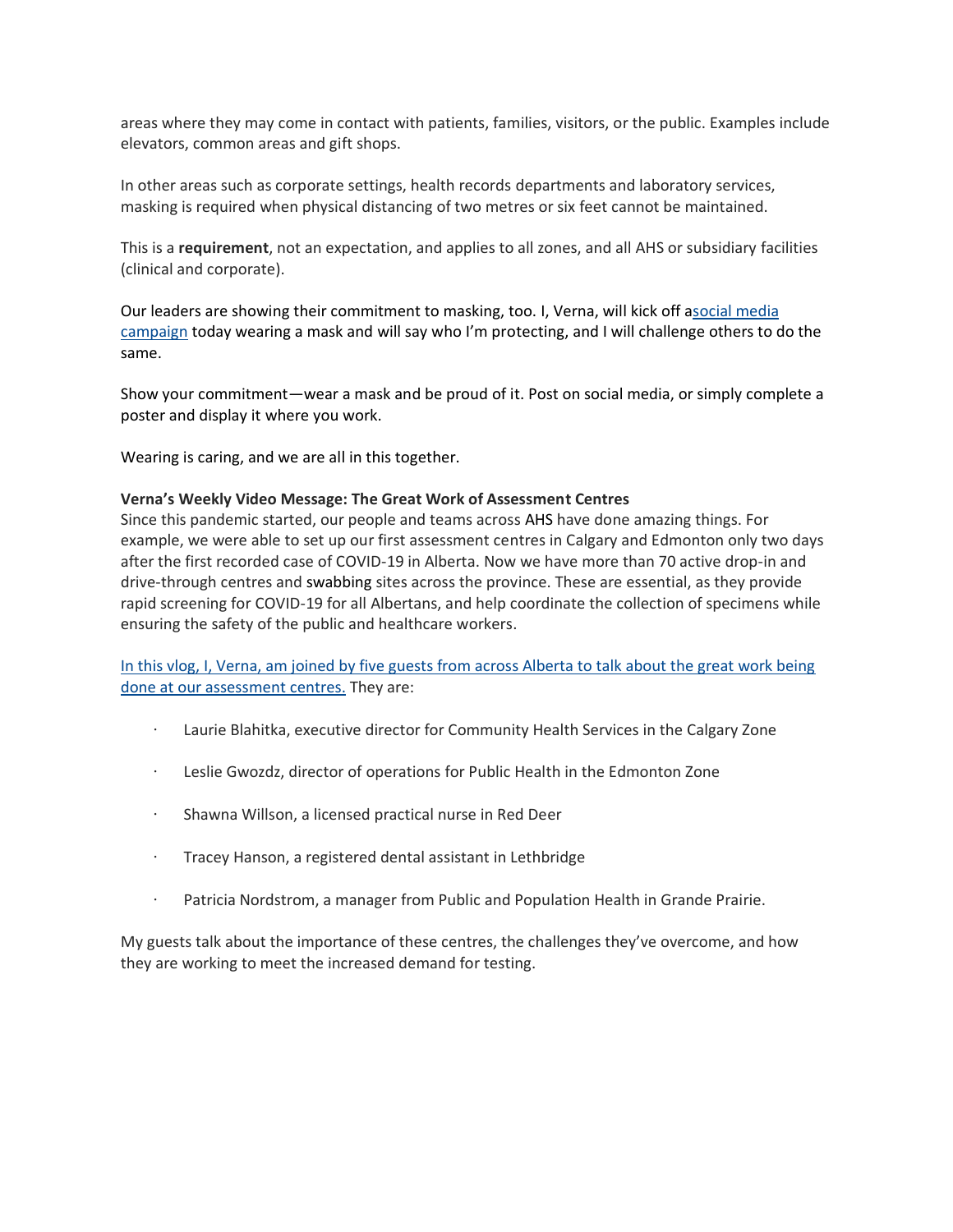

Dr. Verna Yiu talks with Laurie Blahitka, Leslie Gwozdz, Shawna Willson, Tracey Hanson and Patricia Nordstrom about COVID-19 assessment centres and their essential role during this pandemic

#### **PPE Question of the Week – Common Questions About Continuous Masking**

Our PPE Question of the Week features Dr. Mark Joffe, AHS' vice president and medical director of CancerControl Alberta, Clinical Support Services and Provincial Clinical Excellence. [He urges staff and](https://www.albertahealthservices.ca/topics/Page17119.aspx#ppedodont)  [physicians to think about who they're protecting when they wear a mask: vulnerable populations,](https://www.albertahealthservices.ca/topics/Page17119.aspx#ppedodont)  [patients, colleagues and themselves.](https://www.albertahealthservices.ca/topics/Page17119.aspx#ppedodont)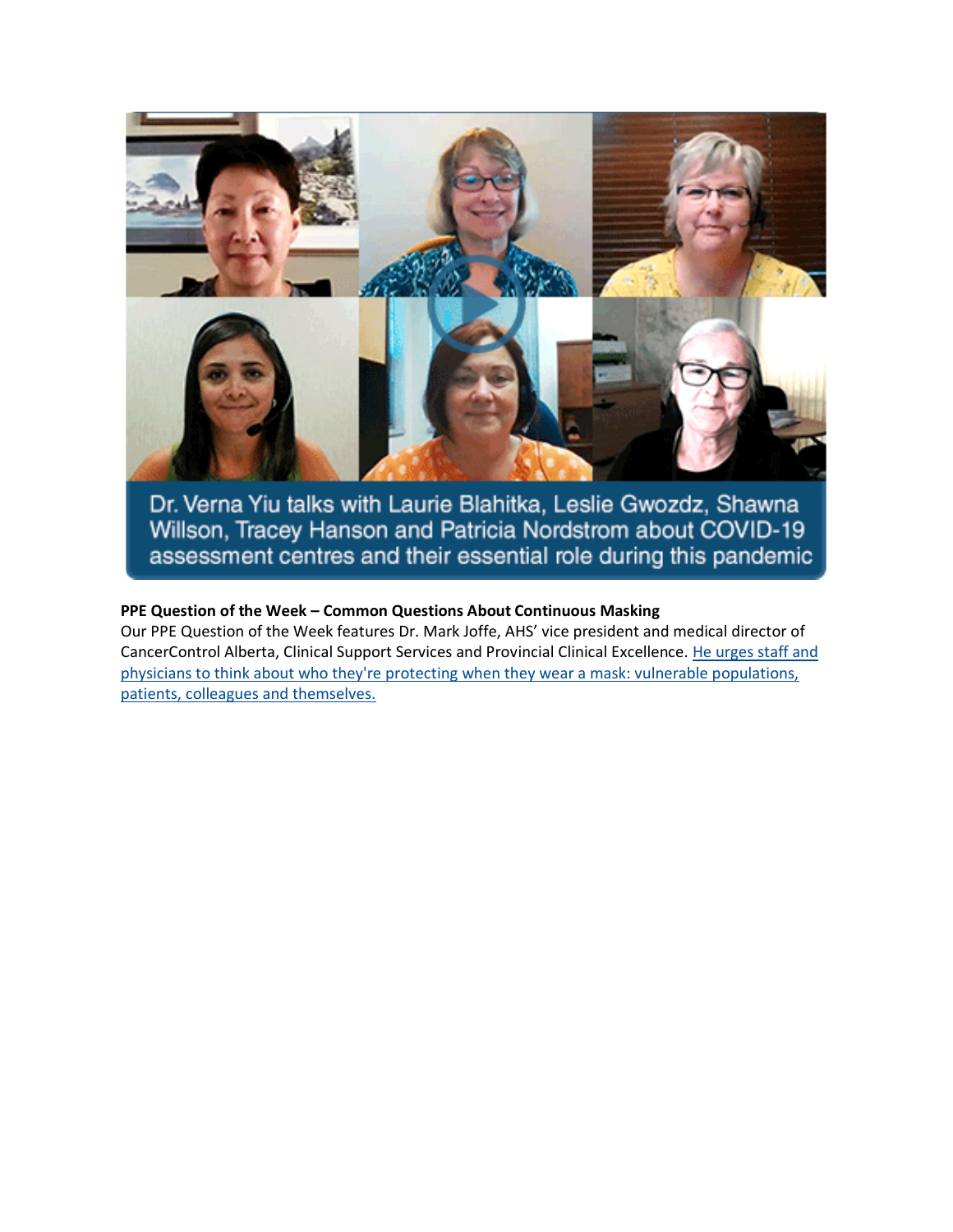# **Wearing is Caring:** Who is your mask protecting?

 $\mathsf{PPF}$  Question of the Week

### Dr. Mark Joffe answers PPE question of the week.

#### **Improved Vanch Masks Coming to Front-lines**

In response to concerns expressed by staff following the rollout of the original Vanch medical mask, AHS Contract, Procurement and Supply Management (CPSM) has worked closely with the Vanch mask manufacturer, and produced a redesigned mask that will better meet the needs of AHS frontline workers.

The redesigned Vanch masks, which are rolling out across the province now, directly reflect all feedback from staff related to odor, skin irritation, and fit. The product, which is unique to AHS, now includes these improvements:

- · Nosepiece is longer and fully aluminum
- Earloops are shorter and have more "memory" post-stretch
- Length from nose to chin is increased by two cm
- Pleat size increased
- Material feels softer

Prior to the ongoing roll-out to the front-lines, the improved Vanch mask was evaluated by members of AHS Quality Review Group. The group includes RNs and LPNs, nurse clinicians, sonographers, radiation therapists and nursing attendants, as well as individuals from Respiratory. They wore the new masks for multiple shifts in May and June to ensure the product was well evaluated.

Feedback from this group has been overwhelmingly positive. Improvements to fit, comfort and skin irritation were proactively noted in feedback from our group members, with reports on overall wearability and confidence in product significantly improving.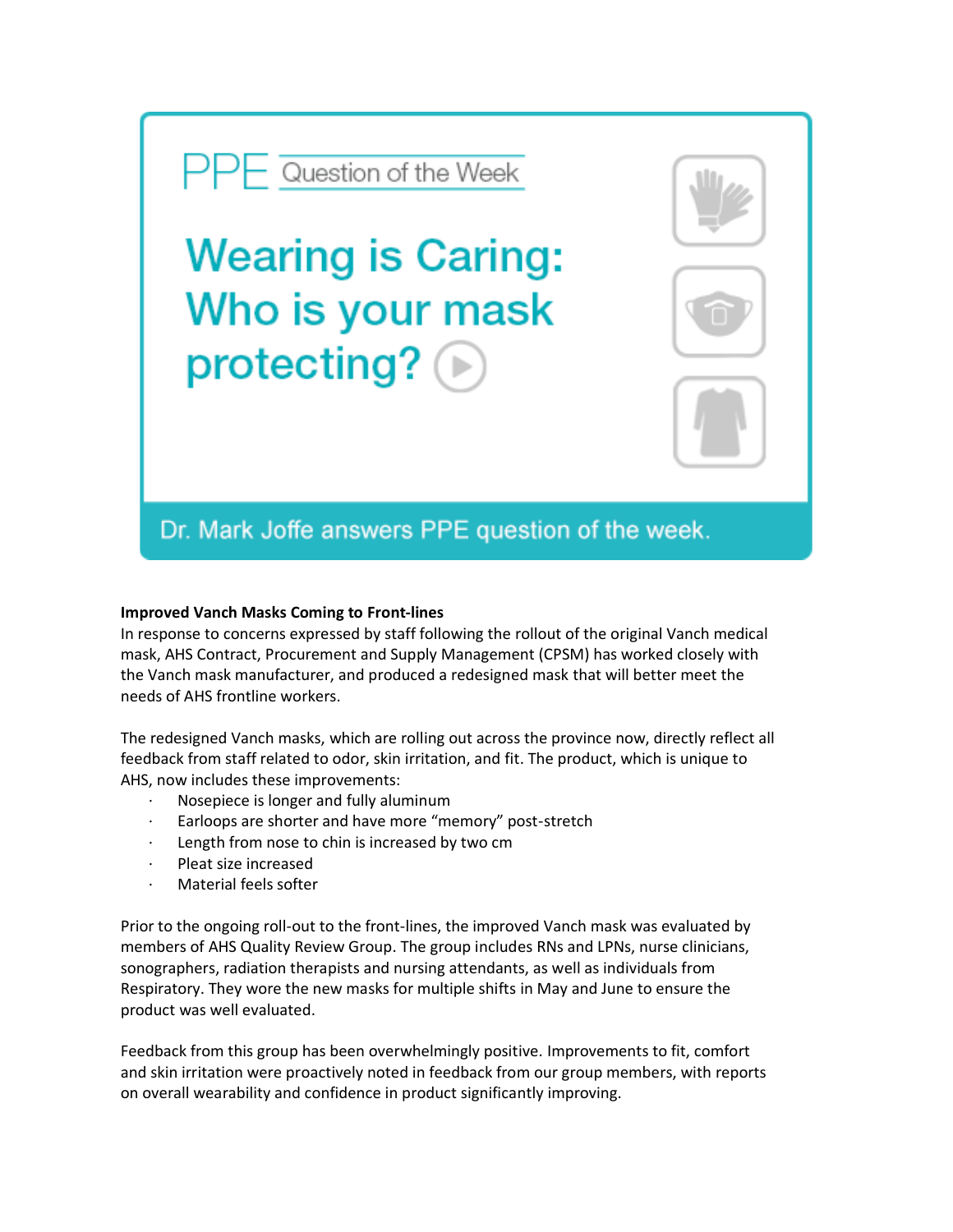AHS front-line staff will be able to identify these "new" Vanch masks by noting the colour and slight alterations to the layout on boxes. Specifically, the improved Vanch masks come in a white box, whereas the old Vanch masks came in a blue box.

This pandemic has seen historic challenges in sourcing PPE with massive global shortages and intense competition for supplies. We are pleased the efforts of our teams have enabled this positive change for those directly caring for Albertans.

#### **Updates to Family Support & Visitation in Acute Care Settings**

Based on the valuable feedback received from our patients, families and workforce, we are updating guidelines for family support and visitation in acute care settings starting Tuesday Aug. 4. Changes apply to outside visits, pets, gifts and personal belongings.

Changes include:

Anyone entering a facility to access a designated outdoor area for visiting must undergo health screening.

Pets will be allowed for outdoor visits under strict protocols.

More flexibility on bringing gifts and personal belongings to sites.

We have also further clarified the difference between a designated family/support person and visitor. Patients can determine who will be their designated family or support person and the extent the person is involved in their care, including collaborating with the healthcare team.

Learn more about these new and previous updates at [ahs.ca/visitation.](http://www.ahs.ca/visitation)

Support services for staff on the updated guidelines are available from teams with [Health](https://insite.albertahealthservices.ca/hpsp/Page7864.aspx)  [Professions Strategy & Practice](https://insite.albertahealthservices.ca/hpsp/Page7864.aspx) (HPSP), [Clinical Ethics,](https://insite.albertahealthservices.ca/qhi/Page9990.aspx) and [Engagement & Patient](https://insite.albertahealthservices.ca/qhi/Page17155.aspx)  [Experience.](https://insite.albertahealthservices.ca/qhi/Page17155.aspx)

These changes reflect the balance we must keep to address the ongoing risk of COVID-19, as well as the well-being of patients and residents as well as families, visitors, staff, physicians and volunteers.

As we evolve our response to the pandemic, we must all remain vigilant and actively follow guidelines to protect Albertans.

We thank everyone for working to support those in our care.

#### **AHS COVID-19 Podcast: Rehabilitation Advice Line**

This episode of AHS COVID-19 podcast features physiotherapist and Rehabilitation Advice Line supervisor Kira Ellis. In it, she answers questions about the new phone service and talks about how it [can support Albertans recovering from COVID-19.](https://www.albertahealthservices.ca/news/Page15434.aspx)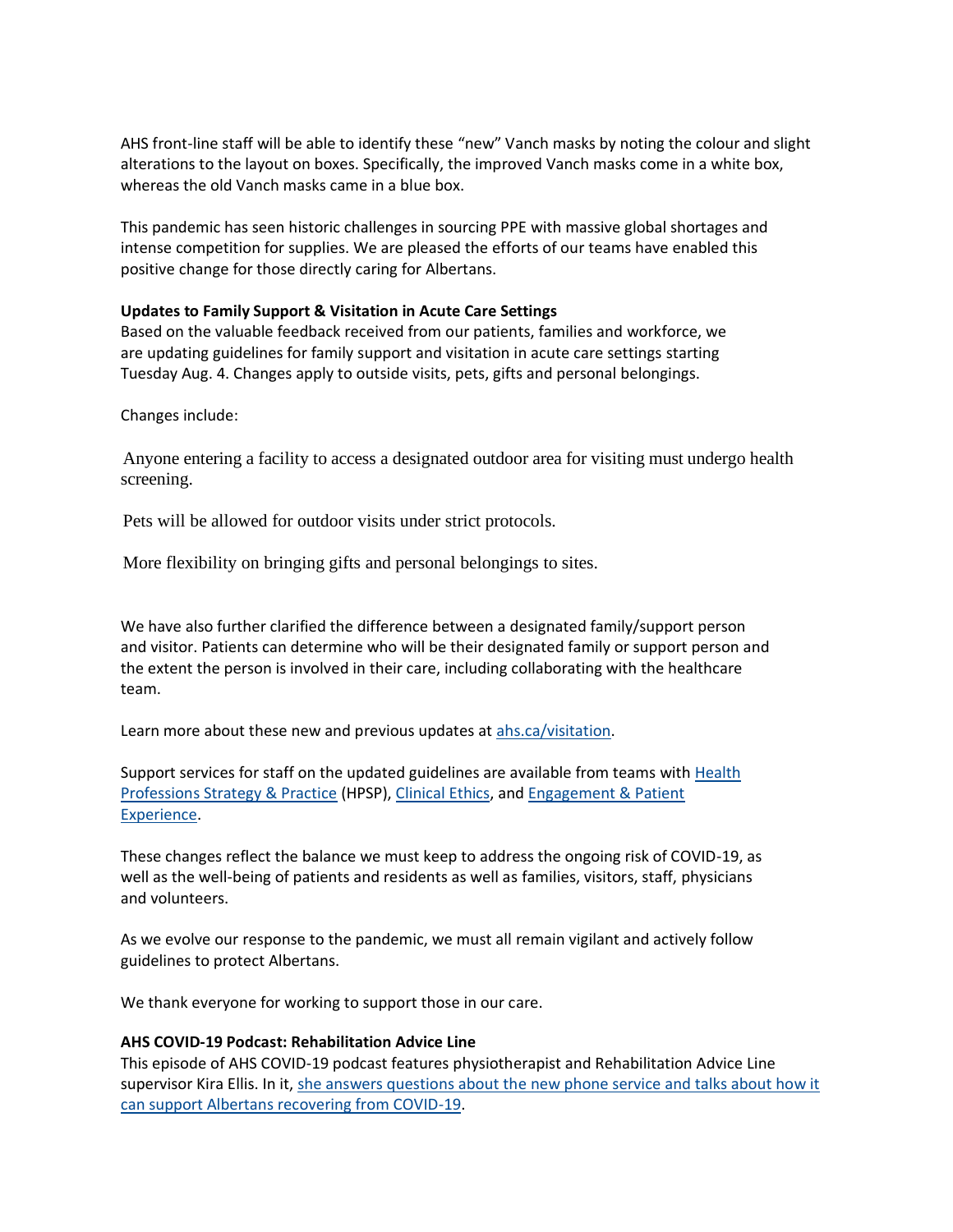

## Be Well - Be Kind

#### **Sharing the Love: Thanking Our People**

#### *An Inspiring Leader*

Cassandra Drouin, AVIRT team support for Prenatal and Postpartum in Calgary Zone Public Health shared the photo below and these comments:

*"I took this photo at the newly opened Stampede East, Calgary swabbing site. The person at the vehicle asking for ID to verify appointment information, is none other than our Calgary Public Health director, Carrie Collier, helping out her fellow front-liners.*

*"As a front-line staffer, this was a rare site to see.*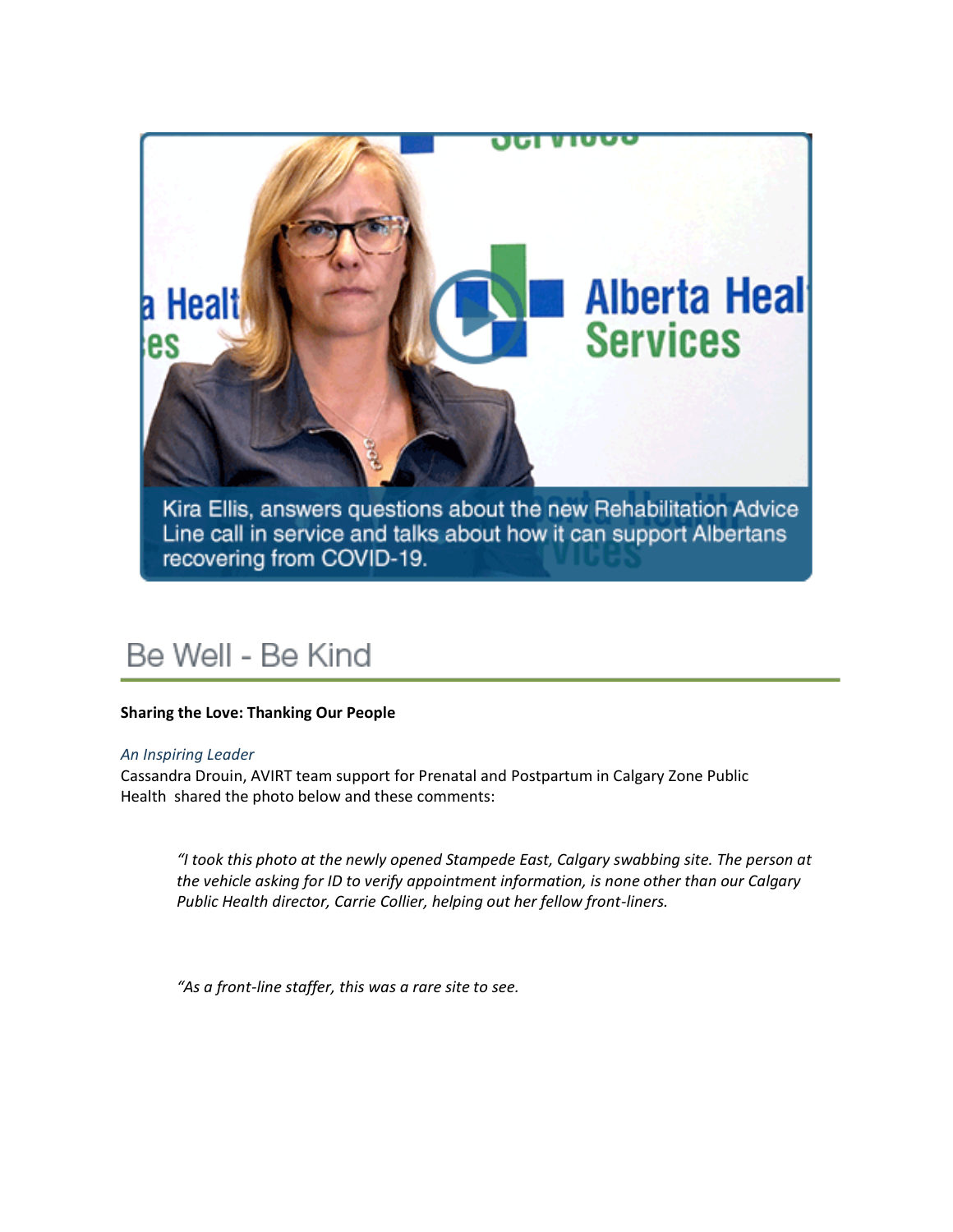*"Upon discussing with Carrie how much it meant to me to see her on the front-lines, doing the work we did, she humbly responded with "Oh, Cassandra, we're all in this together, all of us, who would I be to direct staff without knowing their roles, and doing the work myself?"*

*"It hit me hard. This is a true leader. And I am grateful to ever have had the opportunity to work under such a stand above leader. I just wanted to send my sincerest kudos to Carrie Collier, a step above the rest."*



*A great team of flaggers*